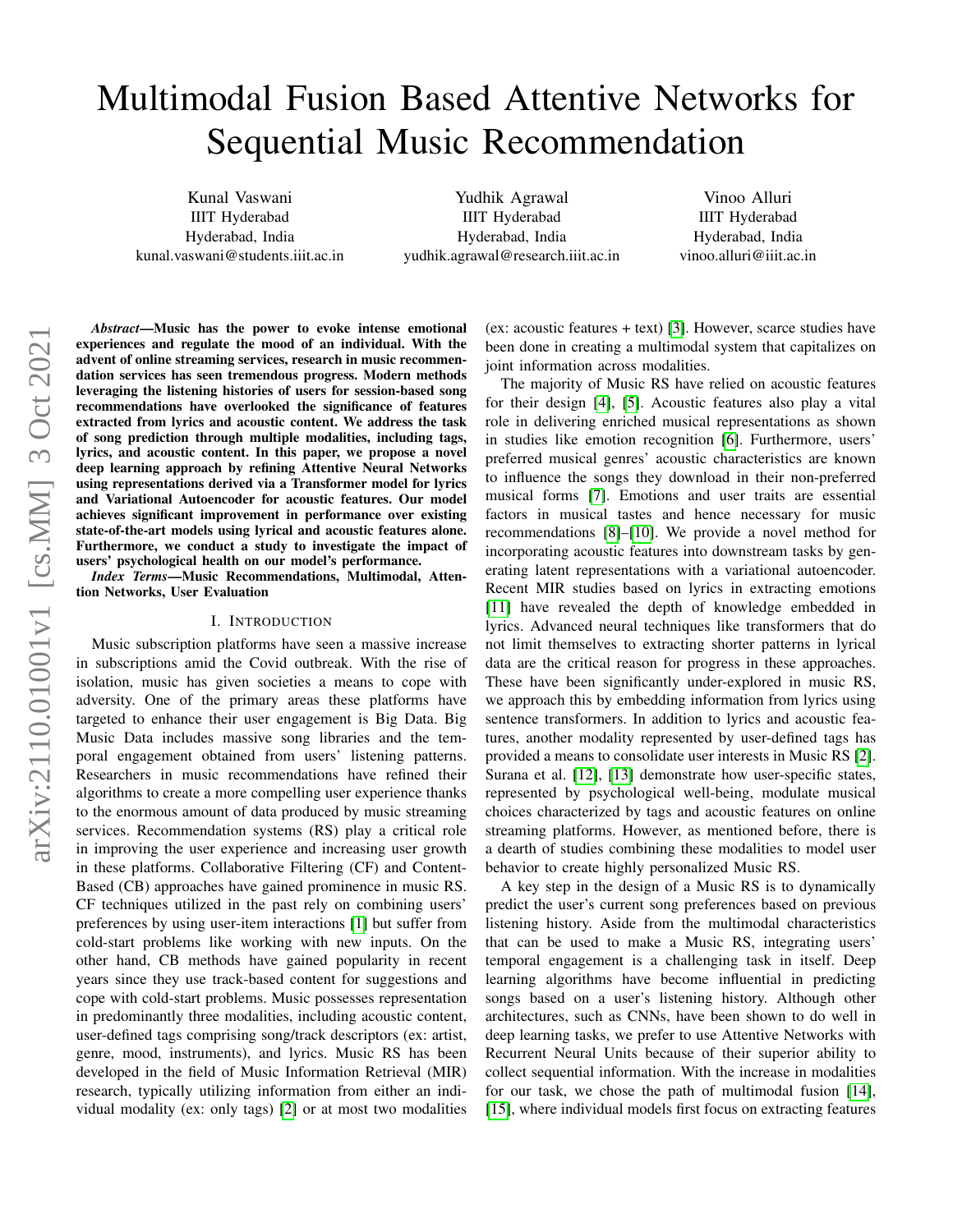from individual modalities to be subsequently combined via a deep learning architecture to predict song preferences. To demonstrate the effect of individual states on the performance of our model, for the first time, we perform a case study by evaluating our developed model on users categorized to be at risk for depression. This work thereby also highlights the importance of incorporating individual differences in future Music RS. We evaluate the effectiveness of our approach by using a large dataset from Last.fm<sup>[1](#page-1-0)</sup>, which included  $413k$ unique songs from 541 users, and compare it with state-ofthe-art models.

# II. RELATED WORK

Collaborative recommendation techniques rely on users' ratings of various tracks in the system. The cold start problem is one of the primary challenges that early collaborative systems [\[16\]](#page-7-4) in music recommendations encounter. When a new track is uploaded to the system, the algorithm finds it challenging to propose it to users as there are fewer interactions between users and the track. The problem becomes incredibly difficult with big platforms like Spotify, with over 70 million tracks<sup>[2](#page-1-1)</sup> and users interacting with only a tiny percentage of them. Owing to the cold-start problems faced by collaborative filtering, content-based approaches have gained popularity in music RS. These approaches use the data from music content to produce latent item vectors, which are then used in collaborative filtering methods or to create hybrid models. For example, convolutional neural networks were used by van den Oord et al. [\[17\]](#page-7-5) to predict latent factors from audio signals and compared with traditional bag-of-words models. CNNs in their experiments show superior performance on a music recommendation task, thus demonstrating the advantage of the latest deep learning techniques over traditional approaches. Currently, one commonly used approach to get acoustic features is to use Spotify's  $API<sup>3</sup>$  $API<sup>3</sup>$  $API<sup>3</sup>$ . For example, Zangerle et al. [\[4\]](#page-6-3) integrate Spotify audio features in their model to describe the musical preferences of users. Audio features have also been used in conjunction with other modalities; Oramas et al. [\[3\]](#page-6-2) use CNNs to create track embeddings from audio signals and fuse them with artist embeddings created from artist biographies. They show performance improvement compared to using only artist embeddings or track embeddings, demonstrating the importance of fusing modalities.

The fast-growing advancements in Natural Language Processing techniques to create representations of lyrics and other text data (ex: user reviews, artist biographies) are gaining importance. For example, Lin et al. [\[18\]](#page-7-6) use textual embeddings in their architecture, but their approach is limited to traditional paragraph vectors [\[19\]](#page-7-7). Similarly, Gossi and Gunes [\[20\]](#page-7-8) use early TF-IDF methods to model lyrical data. Vystrčilová and Peška  $[21]$  provide a comparative study on the usage of various NLP techniques to capture lyrical embeddings. Though Vystrčilová and Peška use some of the latest techniques for

<span id="page-1-0"></span><sup>1</sup>https://www.last.fm/

<span id="page-1-2"></span><sup>3</sup>https://developer.spotify.com/

extracting lyrical features, they do not use deep learning architectures for song predictions. Nonetheless, advanced NLP techniques like transformer models [\[22\]](#page-7-10), [\[23\]](#page-7-11) that can catch long-term dependencies in text, make them better suited to handling lyrical data, and remain unexplored in deep learningbased music RS.

We tend to listen to music in a certain order interspersed with periods of inactivity. The listening periods of users surrounded by their periods of inactivity are called sessions. The user's states and traits influence these patterns. For example, individuals scoring high on trait neuroticism, also characterized by their high psychologically distressed states, have been found to engage in repetitive listening patterns across sessions [\[13\]](#page-7-1). Hence, the temporal evolution of music consumption captures relevant user-specific preferences. Sequence-aware RS is an apt choice for this since it incorporates temporal dependencies and benefits from sessionbased patterns. Session-based approaches have been used to model sequential data, which work by feeding user clicks into RNNs, generating predictions based on the users' previous clicks [\[24\]](#page-7-12). Furthermore, it is recognized that Attentive Neural Nets enhance efficiency over these by paying attention to the user's session history; Attention is applied to the RNN outputs produced by sessions. These were observed in the experiments conducted by Sachdeva et al. [\[2\]](#page-6-1), and Lin et al. [\[18\]](#page-7-6). Sachdeva et al. focus only on tag modalities and use one-hot encoded inputs for the same. They generate tag representations all while performing song predictions and train their architecture endto-end. This poses difficulties when working with Big Data and limits the scalability of the approach. Experiments by Lin et al. provide a direction to resolve these issues using latent representations from graphic, textual, and visual data. However, they do not use more relevant data for extracting song features such as acoustic content. Also, we demonstrate how advanced techniques can be used to generate representations for the modalities they utilize, such as lyrics.

Based on the existing research mentioned above, we focus on utilizing various song representations using a multimodal fusion approach. First, we leverage sessions instead of using users' entire listening history to generate sequential representations. Further, we take advantage of individual modalities, such as acoustic features and undervalued lyrics, to show their impact and conduct experiments on song predictions by combining them with sequential representations. Eventually, we fuse information coming from all the modalities to obtain a multimodal architecture. We also present a comparative study in which we demonstrate the value of information from each model and whether any complementary information exists that could benefit the fusion of these models. Finally, since user states modulate musical choices, we further evaluate our model on two groups of individuals: the ones at risk (At-Risk) for depression and those not at risk (No-Risk). Owing to the aforementioned repetitive listening patterns exhibited by atrisk individuals, we predict that our model would demonstrate higher prediction accuracy for them when compared to the No-Risk group.

<span id="page-1-1"></span><sup>2</sup>https://newsroom.spotify.com/company-info/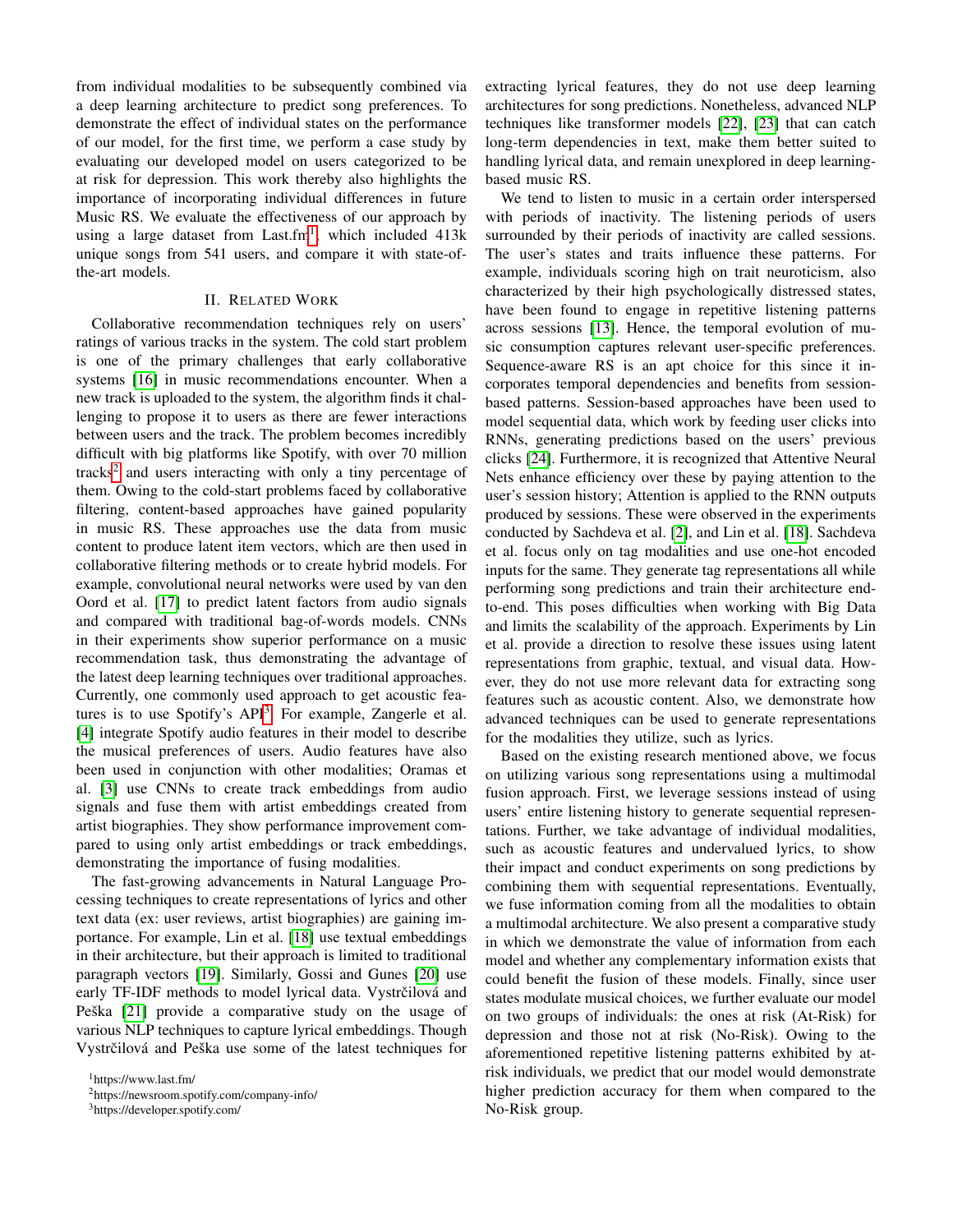# *A. Dataset*

Data was obtained from a previous study [\[12\]](#page-7-0) comprising listening histories of 541 Last.fm users (82 females, mean age  $= 25.4$  years, std  $= 7.3$  years). Most of them belonged to the United States and the United Kingdom accounting for about 30% and 10% of the participants respectively. Every other country contributed to less than 5% of the total participants. The participants' listening histories were extracted for a duration of 6 months extracted around the time they took part in the survey which comprised collecting their well-being scores. The respective users' well-being was assessed using a standard diagnostic questionnaire (Kessler's Psychological Distress Score or K-10) [\[25\]](#page-7-13) along with personality information assessed using the Big Five model. K-10 is a distress scale and is used to evaluate depression and anxiety symptoms. Individuals were divided into two groups, "At-risk" and "Norisk," based on the K-10 scale, to assess depression risks. Those classified as "At-risk" have a K-10 score of 29 or more, while those classified as "No-risk" have a score of less than 20. Additional measures include musical engagement which describes music consumption behavior that is yet another indirect measure of well-being. Personality data and musical engagement are not used in the current analysis, but they were in the original study to assess internal consistency, which was found to be high.

#### <span id="page-2-3"></span>*B. Multimodal Feature Extraction*

*Sessions:* We used sessions as the basis for time resolution since we wanted to capture variations in users' temporal engagement. A session is defined as a period of continuous listening activity, surrounded by periods of inactivity of a minimum of two hours. The concept of sessions was used since people's preferences may differ during different sessions, and recommendations based on those may not be useful. [\[26\]](#page-7-14) Sessions with less than five songs were discarded. Further statistics such as the number of sessions, the number of unique songs, and the average length of a session are included in Table [I.](#page-3-0)

Track Embeddings: Each track<sup>[4](#page-2-0)</sup> in the session consists of user ID, song name, artist name, and time stamp. The listening history of all the users is used to prepare track embeddings, which are used as initialization in our architecture's embedding layer. Our approach for obtaining these is based on the CBOW model by Mikolov et al. [\[27\]](#page-7-15). We try to employ a strategy similar to Word2Vec's by grouping songs that are frequently listened to together by users. The objective of this was to put songs that are likely to co-occur in a session together in an embedding space before passing them to the GRU network. A variety of models pursuing this approach have shown performance improvement [\[28\]](#page-7-16). We use the gensim [\[29\]](#page-7-17) library with their default parameters for Word2Vec.



<span id="page-2-1"></span>Fig. 1. VAE model for song features.

*Acoustic Embeddings:* For each track, 11 audio features are obtained using the Spotify API. These features include Acousticness (probability that a track is acoustic); Danceability (how suitable a track is for dancing); Duration (of the track); Energy (perceptual measure of intensity and activity in a track); Instrumentalness (measure of a track containing no vocals); Liveness (probability that the track was performed in the presence of an audience); Loudness (average loudness of the track in decibel); Speechiness (presence of spoken words in a track); Tempo (pace of the track in beats per minute(BPM)); Valence (pleasantness conveyed by a track); Mode (major or minor). Instead of passing acoustic features to linear layers and learning the weights of the layers end-to-end, we generate latent vectors for them using an unsupervised learning task. A Variational Autoencoder (VAE) is used to extract acoustic embeddings. VAEs improve upon conventional autoencoders by producing a continuous latent space, and thus decoding any point from this space could create an acceptable representation that resembles the input [\[30\]](#page-7-18). The significance of this in our architecture is demonstrated in section [III-C.](#page-3-1) For any given track, we project its 11-dimensional feature vector  $s_i$  to a 150-dimensional latent space  $z_i$ , which is used as acoustic embedding for the song. Let us establish some notation that could be used later.

$$
Encoder: z_i = G_e(s_i); \ \cdot Decoder: \ y_i = G_d(z_i) \quad (1)
$$

The encoder and decoder used in Fig. [1](#page-2-1) are represented using the function  $G_e$  and  $G_d$  respectively. A loss is computed for the reconstructed vector  $y_i$  and the original vector  $s_i$ , which is used for training.

*Lyrical Embeddings:* To obtain lyrical features, we first extract the lyrics of each track using the Genius API<sup>[5](#page-2-2)</sup>. The API

<span id="page-2-0"></span><sup>4</sup>We use the terms song and track interchangeably.

<span id="page-2-2"></span><sup>5</sup>https://www.genius.com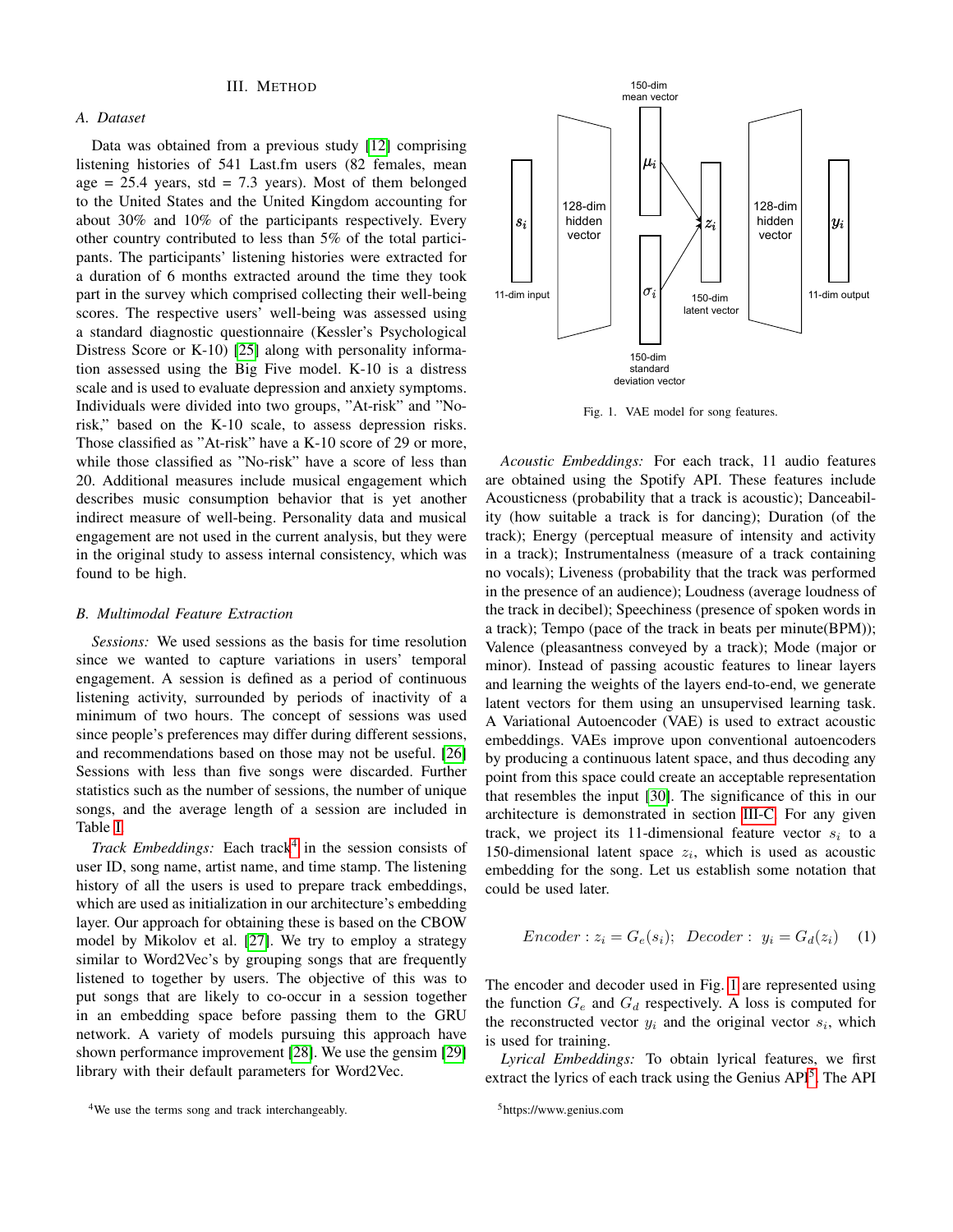needs to be constructed using the correct artist and track name, so we use a method of added web crawler to obtain the Genius website URL for the song's lyrics instead of hard-coding the artist and track name in Genius API. We use the Sentence-BERT [\[31\]](#page-7-19) model for the computation of lyrical embeddings. Sentence-BERT employs siamese and triplet networks to give semantically relevant sentence embeddings, in addition to the benefits of transformer models. 768-dimensional embeddings are produced for song lyrics, then streamlined to 150 using Principle Component Analysis. Due to certain songs having only acoustic content and others lacking lyrical data, lyrics were only accessible for roughly 80% of the tracks. We pass zero-vector as embedding for songs without lyrics.

*Tag Embeddings:* Last.fm tags were extracted via the Last.fm API for individual tracks. 300-dimensional FastText embeddings [\[32\]](#page-7-20) were used, which were then reduced to 150 using linear layers for individual words in the tags. The embedding for all the words in the tags of the track was then averaged to create a song's tag embedding. Since tags were not available for all of the tracks in the dataset, we create a subset dataset with only those tracks with available tags and obtain the results using it. Table [I](#page-3-0) shows a description of our dataset along with the mentioned subset dataset.

TABLE I DESCRIPTION OF DATASET.

<span id="page-3-0"></span>

| Explanation                   | Complete Dataset | <b>Subset Dataset</b> |
|-------------------------------|------------------|-----------------------|
| Number of Users               | 541              | 536                   |
| Number of Sessions            | 394057           | 66803                 |
| Unique Songs                  | 413819           | 36661                 |
| Logs (Total Listening Events) | 5492139          | 463074                |
| Average Length of Session     | 13.93            | 6.93                  |

#### *C. Proposed Architecture*

<span id="page-3-1"></span>*Song Prediction Task:* Our models are fed a series of tracks in the order  $\{x_1, x_2...x_n\}$ , along with their attributes (lyrical, acoustic, tags), and our goal is to predict relevant songs for the user.

Fig. [2](#page-4-0) illustrates our proposed architecture explained in this section (using lyrical and acoustic embeddings). The architecture starts with one hot encoding of tracks  $\{x_1, x_2...x_n\}$ , which are passed to our first embedding layer  $E_1$ . This embedding layer is initialized from the track embeddings  ${e_1, e_2...e_n}$  obtained in section [III-B.](#page-2-3)

$$
e_i = E_1 * x_i \tag{2}
$$

These are then passed to a BiGRU to produce two bidirectional hidden states (which we add to obtain a single vector  $h$ ) for each time step. Additive attention [\[33\]](#page-7-21) is used on the hidden states to obtain a set of attention weights  $\{\alpha_1, \alpha_2...\alpha_n\}$ . We enable our first context vector to focus on sequential information by computing it from the weighted sum of hidden states using these weights.

$$
h_1, h_2...h_n = BiGRU(e_1, e_2...e_n); \quad c_1 = \sum_i \alpha_i h_i \tag{3}
$$

Further, acoustic embeddings  $\{z_1, z_2...z_n\}$  along with lyrical embeddings  $\{l_1, l_2...l_n\}$  are incorporated into the architecture. These are used as initializations of our second  $(E_2)$  and third  $(E_3)$  embedding layers respectively.

$$
z_i = E_2 * x_i; \ \ l_i = E_3 * x_i \tag{4}
$$

The initializations of all three embedding layers are fine-tuned during training. Here we argue the importance of using VAE, the new fine-tuned representations produced by the embedding layer would be perfectly valid due to being in a continuous space produced by the VAE [\[30\]](#page-7-18). Finally, separate context vectors are generated as a weighted sum of these features using the previously produced attention weights.

<span id="page-3-2"></span>
$$
c_2 = \sum_i \alpha_i z_i; \ \ c_3 = \sum_i \alpha_i l_i \tag{5}
$$

The context vectors are concatenated and then passed through a fully connected (FC) layer with a *Leaky ReLU* activation to obtain a smaller dimensional vector c. Finally, an output vector with a size equal to the number of songs in the vocabulary is obtained by passing  $c$  to another fully connected layer and a *softmax* operation. This output vector gives us probabilities for all the tracks which are used for recommending the next track.

<span id="page-3-3"></span>
$$
c = ReLU(FC([c_1; c_2; c_3])), \quad o = softmax(FC(c)) \quad (6)
$$

In the results, various combinations of modalities are examined. As a reference, we have created a set of notations for them here. The Attention architecture using only the context vector from the track embeddings (obtained using Word2Vec) is described as *ANN-Word2Vec* (ANNW). Next, the architectures in which context vectors from acoustic and lyrical embeddings are combined individually are denoted as *ANNW + Acoustic* and *ANNW + Lyrics*. Finally, we denote our complete architecture as *ANNW + Acoustic + Lyrics*. We use the procedure described in [\(5\)](#page-3-2) to add another context vector for tag embeddings and concatenate it with the rest. This model's results are provided only for the subset dataset due to the unavailability of tags.

#### *D. Implementation Details*

*Network training:* We use Nvidia's GTX 1080Ti, with 11GB of VRAM to train our models. The embeddings, GRU hidden vectors, and latent vectors generated in VAEs each have a size of 150. The size of the smaller hidden vector produced in [\(6\)](#page-3-3) was kept as 256. The size of one-hot encoded song inputs was kept equal to the number of tracks in our complete dataset. We use the Adam optimizer [\[34\]](#page-7-22) with an initial learning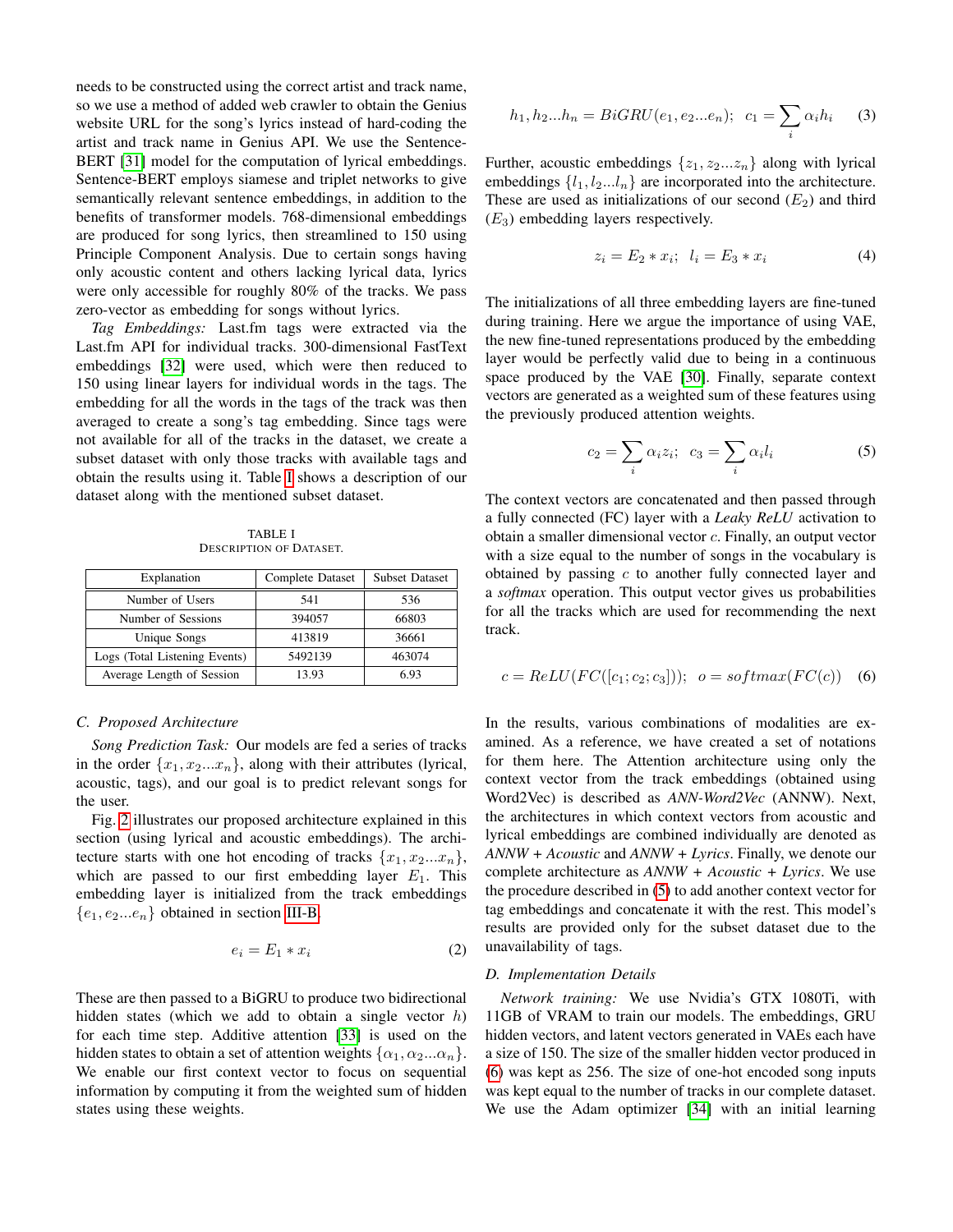

<span id="page-4-0"></span>Fig. 2. Overview of our proposed music recommendations architecture (*ANN-Word2Vec + Acoustic + Lyrics*). Given a series of tracks  $x_i$ , we first pass them through our first embedding layer  $E_1$  (track embeddings) which are then passed through BiGRU to produce hidden states  $h_i$ . Then, the attention layer generates attention weights  $\alpha_i$  using the hidden states. VAE Encoder and Sentence BERT models are used to generate representations from acoustic features  $(s_i)$  and Lyrics, which are used as initializations in Embedding layers  $E_2$  and  $E_3$  respectively. Concurrently, the sequence of tracks is passed from Embedding layers  $E_2$  (acoustic embeddings) and  $E_3$  (lyrical embeddings) to generate  $z_i$  and  $l_i$  respectively. Subsequently, individual context vectors are produced using the previously generated attention weights. The concatenated context vector is used for recommending the next track.

rate of  $1e^{-3}$  and Cross-Entropy Loss to train the complete architecture. A batch size of 32 and 0.2 dropout regularization was used for the embedding layers. PyTorch [\[35\]](#page-7-23) was used for the implementation of the complete architecture.

*Evaluation Metrics:* To establish a fair comparison, we used the same measures as provided by Sachdeva et al. [\[2\]](#page-6-1). The training data was formed from the first 70 percent of sessions for each user, in order of occurrence, and the remaining 30 percent was used for testing. We iterate through the listening histories of the users and use the next song for evaluation while giving songs till that point as input. The evaluation metric for all the models is HitRatio@k [\[36\]](#page-7-24), where  $k$  is the number of songs predicted and a hit is whether the required song is in the prediction set. We're attempting to predict top- $k$  items for users in the context of recommendation systems; thus we chose this metric to evaluate sessions obtained from individual user's listening histories.

The training sessions were used for pre-training track em-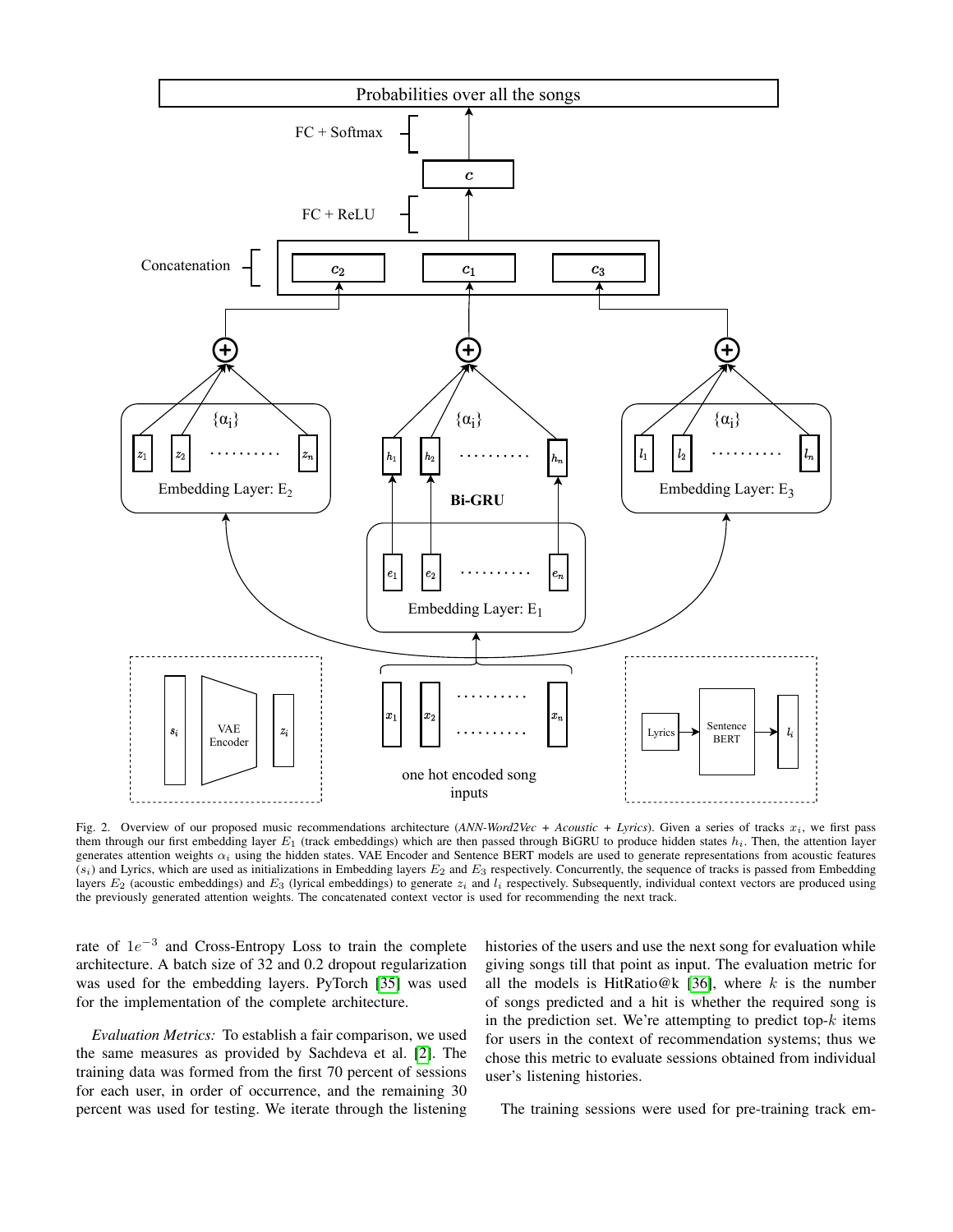| TABLE II                                           |
|----------------------------------------------------|
| RESULTS: COMPARISON WITH STATE-OF-THE-ART METHODS. |

| <b>Methods</b>                       | $k=10$ | $k = 20$ | $k = 30$ | $k=40$ | $k=50$ |
|--------------------------------------|--------|----------|----------|--------|--------|
| <b>GRU4REC</b> [24]                  | 15.78  | 18.20    | 19.58    | 20.53  | 21.27  |
| <b>ANN [2]</b>                       | 24.51  | 26.28    | 27.29    | 28.03  | 28.60  |
| ANN-LSA (Proposed Baseline)          | 27.37  | 29.34    | 30.46    | 31.26  | 31.87  |
| ANNW + Acoustic + Lyrics (Our Model) | 33.17  | 35.20    | 36.34    | 37.11  | 37.73  |

<span id="page-5-0"></span>beddings in section [III-B.](#page-2-3) Random initialization is done for tracks not present in the training set. The VAE encoder is similarly trained using the acoustic features of all the tracks in the training set.

#### IV. EXPERIMENTS & RESULTS

In this section, we show a comprehensive evaluation of the proposed model and benchmark against recent state-of-the-art optimizations and deep learning-based algorithms. All of the trained models and code shall be made publicly available.

#### *A. Baselines*

The following is a list of the baseline models we choose to compare our model to, as well as the reasoning behind our decision.

- 1) GRU4REC: We use the implementation of the model proposed by Hidasi et al. [\[24\]](#page-7-12). Similar to our approach, they used GRU-based RNNs to model sessions of users' listening histories. The input to the model is the one-hot encoding of tracks.
- 2) ANN: In line with the work done by Sachdeva et al. [\[2\]](#page-6-1), a base architecture was created using only sequential knowledge from user histories. The network's input is a one-hot encoding of the songs fed to an embedding layer, which generates song embeddings. Finally, these embeddings are transferred to a BiGRU and an attention layer on top of it to obtain a context vector. We adopt this as our baseline model since their work in using Attentive Networks for song predictions is close to ours.
- 3) ANN-LSA: To contrast the impact of Word2Vec initializations, we compare it with another technique to create track embeddings. First, a session-track matrix is created for a combined set of all the sessions of each user. Each row indicates the frequencies of songs in that session. Owing to the sparsity of this matrix, we perform latent semantic analysis (LSA), which finds a low-rank approximation for the same using singular value decomposition. Finally, the column vectors of this reduced matrix are used as track embeddings and replaced with embeddings obtained by Word2Vec.

#### *B. Results*

The results in Table [II](#page-5-0) demonstrate the far superior performance of our method on the testing data when compared to studies that have attempted the same task. Our model shows 35% improvement over the state-of-the-art ANN approach [\[2\]](#page-6-1). The numbers in the table correspond to our evaluation metric

 $(HitRatio@k)$ , which shows that as k increases, the model's prediction accuracy improves due to larger prediction sets.

### *C. Ablation Study*

We investigate several combinations of the modalities to gather a better understanding of our proposed architecture. The results of the experiments on our evaluation metric (HitRatio@k) can be found in Table [III.](#page-6-10)

*Complete Dataset:* To begin with, *ANNW*'s better performance in producing track embeddings justifies its advantage over other techniques such as LSA. This can be reasoned out by the fact that Word2Vec embeddings used in *ANNW* naturally preserve more information about tracks near to them, which is more suitable for a sequential music recommendation task. Following that, we present individual findings for lyrical and acoustic modalities, with lyrics outperforming acoustic modalities. The rise in the accuracy of individual models demonstrates the importance of integrating modalities in sequential music recommendation models since modalities encapsulate additional information absent from song embedding structures. Finally, the performance of models using individual modalities was inferior to a fusion model that incorporates all of them. This illustrates that, while lyrical and acoustic modalities might have some overlapping information, they also provide complementary information which should be used in fusion models.

*Subset Dataset:* The experiments were also conducted on the subset dataset to fuse tag-based modality. Incorporating yet another modality yielded even better results. We did not propose our final model, depicted in Fig. [2,](#page-4-0) to be one with tags incorporated, for added modality, owing to the fact that the workable dataset shrinks a lot. Hence, we provide sufficient results which demonstrate the efficacy of the model with and without tags-based information.

## *D. User Study*

We perform a study to see the influence of users' psychological health on the performance of our model; for this, we divide users into two groups: At-risk and No-risk. Following the approach used in Surana et al. [\[13\]](#page-7-1), users with K-10 score less than 20 were classified as No-risk, while those with K-10 score greater than 29 were classified as At-risk. This resulted in 142 At-risk users and 193 No-risk users. To provide a balanced comparison, we further show evaluations on the 142 No-risk users sorted in decreasing order of K-10 values. Owing to its superior performance, the model (*ANNW + Acoustic + Lyrics*) was used to train each set of users.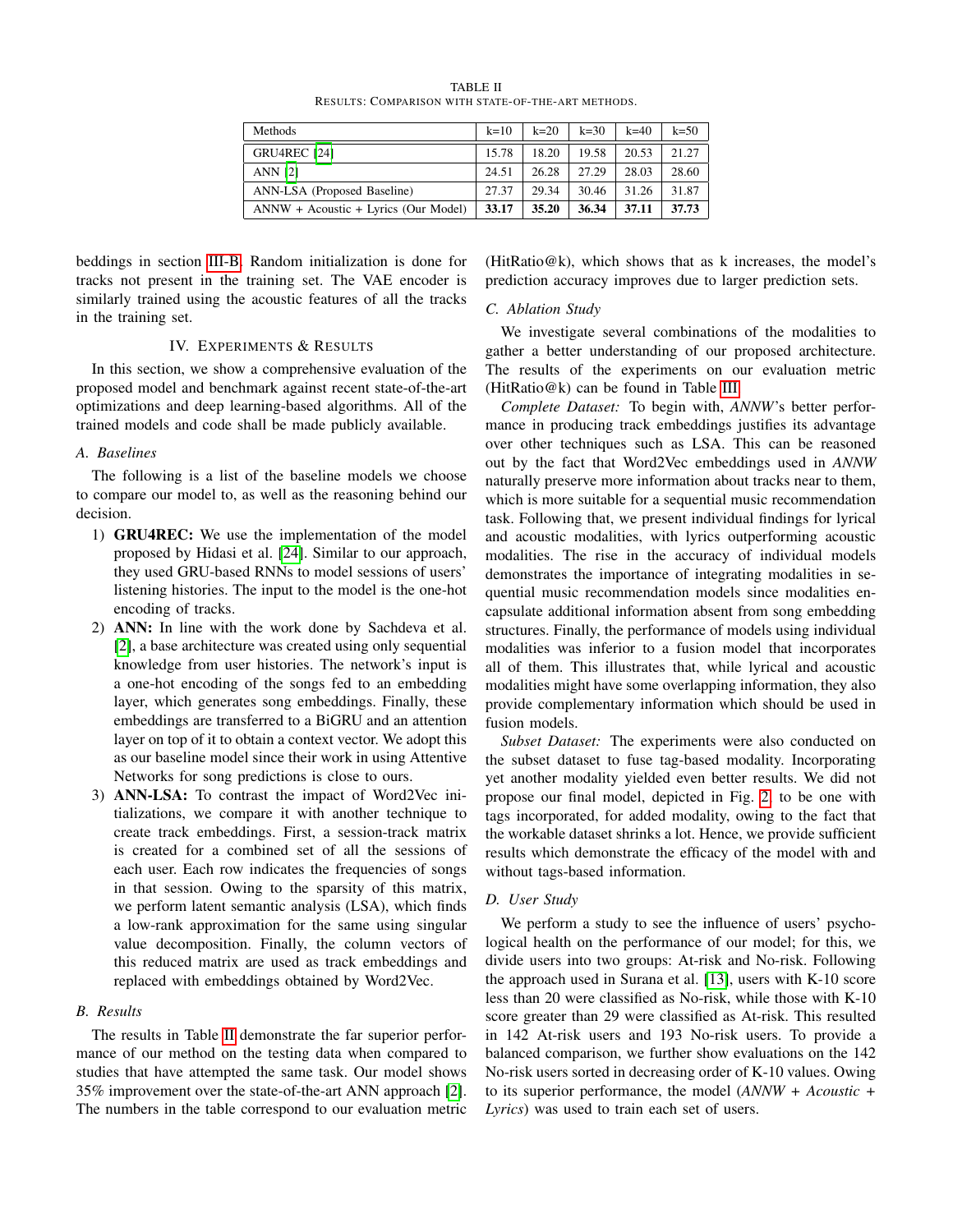| Methods                           | $k=10$ | $k = 20$ | $k=30$ | $k=40$ | $k=50$ |  |
|-----------------------------------|--------|----------|--------|--------|--------|--|
| <b>Complete Dataset</b>           |        |          |        |        |        |  |
| <b>ANN</b>                        | 24.51  | 26.28    | 27.29  | 28.03  | 28.60  |  |
| <b>ANN-LSA</b>                    | 27.37  | 29.34    | 30.46  | 31.26  | 31.87  |  |
| ANN-Word2Vec (ANNW)               | 29.68  | 31.98    | 33.33  | 34.26  | 35.01  |  |
| ANNW + Acoustic                   | 31.72  | 33.56    | 34.58  | 35.31  | 35.82  |  |
| ANNW + Lyrics                     | 32.14  | 33.99    | 35.07  | 35.82  | 36.38  |  |
| ANNW + Acoustic + Lyrics          | 33.17  | 35.20    | 36.34  | 37.11  | 37.73  |  |
| <b>Subset Dataset</b>             |        |          |        |        |        |  |
| <b>ANN</b>                        | 32.81  | 33.97    | 34.72  | 35.31  | 35.84  |  |
| ANNW + Acoustic + Lyrics          | 39.75  | 41.60    | 42.64  | 43.47  | 44.16  |  |
| $ANNW + Acoustic + Lyrics + Tags$ | 40.72  | 42.50    | 43.50  | 44.27  | 44.93  |  |

<span id="page-6-10"></span>TABLE III ABLATION STUDY: INDIVIDUAL MODALITIES IN OUR MODEL [\(III-C\)](#page-3-1) ARE EXAMINED.

<span id="page-6-11"></span>TABLE IV USER STUDY: GROUPS BASED ON KESSLER'S DISTRESS SCALE.

| Methods     | $k=10$ | $k=20$ | $k = 30$ | $k=40$ | $k = 50$ |
|-------------|--------|--------|----------|--------|----------|
| At-risk-142 | 32.49  | 34.23  | 35.12    | 35.78  | 36.23    |
| No-risk-193 | 28.54  | 29.83  | 30.50    | 30.99  | 31.40    |
| No-risk-142 | 28.43  | 29.73  | 30.44    | 30.92  | 31.29    |

The results for the performed study can be found in Table [IV.](#page-6-11) As hypothesized, the model trained on At-risk users demonstrates higher prediction accuracy than both sets of Norisk users. This highlights the disparity in listening behavior between the two groups; future research might look for more definitive trends in this direction.

# V. CONCLUSION

Our work in this paper focuses on using multiple modalities for sequential music recommendations and outperforms existing state-of-the-art models. While using embeddings from a single modality, results demonstrate that using lyrics alone performs better than other modalities. Fusing modalities proves to be the best, as demonstrated by the performance of the *ANNW + Acoustic + Lyrics + Tags* model, albeit on the subset dataset. There are certain limitations to designing a multimodal RS. Firstly, although majority of the tracks in an individual's listening history comprise lyrics, not all contain lyrics. Despite this, our approach demonstrates superior performance. Another limitation is that user-defined tags are not available for every track. One way to circumvent this is to use NLP techniques such as Topic Modelling, Sentiment Analysis, to extract relevant information from lyrics. This further underlines the importance of incorporating lyrics in designing Music RS. Furthermore, using acoustic features to identify genres and emotions can provide additional tags in cases of missing lyrics and tags. In the future, it remains to be seen if tags generated via lyrics or acoustic features give comparable results. Finally, our case study on users categorized as Atrisk for depression highlights the importance of individual differences in online music consumption. The higher accuracy

can be attributed to repetitive listening behavior associated with the At-risk group, as demonstrated by several studies [\[13\]](#page-7-1), [\[37\]](#page-7-25). This emphasizes the importance of integrating user states and traits into recommendation systems in order to create more personalized recommendations.

#### **REFERENCES**

- <span id="page-6-0"></span>[1] U. Shardanand and P. Maes, "Social information filtering: Algorithms for automating "word of mouth"," in *Proceedings of the SIGCHI Conference on Human Factors in Computing Systems*, ser. CHI '95. USA: ACM Press/Addison-Wesley Publishing Co., 1995, p. 210–217.
- <span id="page-6-1"></span>[2] N. Sachdeva, K. Gupta, and V. Pudi, "Attentive neural architecture incorporating song features for music recommendation," in *Proceedings of the 12th ACM Conference on Recommender Systems*, ser. RecSys '18. New York, NY, USA: Association for Computing Machinery, 2018, p. 417–421.
- <span id="page-6-2"></span>[3] S. Oramas, O. Nieto, M. Sordo, and X. Serra, "A deep multimodal approach for cold-start music recommendation," in *Proceedings of the 2nd Workshop on Deep Learning for Recommender Systems*, ser. DLRS 2017. New York, NY, USA: Association for Computing Machinery, 2017, p. 32–37.
- <span id="page-6-3"></span>[4] E. Zangerle, M. Pichl, and M. Schedl, "Culture-aware music recommendation," ser. UMAP '18. New York, NY, USA: Association for Computing Machinery, 2018, p. 357–358.
- <span id="page-6-4"></span>[5] R. Cheng and B. Tang, "A music recommendation system based on acoustic features and user personalities," in *Trends and Applications in Knowledge Discovery and Data Mining*, H. Cao, J. Li, and R. Wang, Eds. Cham: Springer International Publishing, 2016, pp. 203–213.
- <span id="page-6-5"></span>[6] B. Rocha, R. Panda, R. P. Paiva, R. Malheiro, and A. Oliveira, "Multi-Modal Music Emotion Recognition: A New Dataset, Methodology and Comparative Analysis," 9 2014.
- <span id="page-6-6"></span>[7] M. D. Barone, J. Bansal, and M. H. Woolhouse, "Acoustic features influence musical choices across multiple genres," *Frontiers in Psychology*, vol. 8, p. 931, 2017.
- <span id="page-6-7"></span>[8] T. Shen, J. Jia, Y. Li, Y. Ma, Y. Bu, H. Wang, B. Chen, T.-S. Chua, and W. Hall, "Peia: Personality and emotion integrated attentive model for music recommendation on social media platforms," *Proceedings of the AAAI Conference on Artificial Intelligence*, vol. 34, no. 01, pp. 206–213, Apr. 2020.
- [9] I. Anderson, S. Gil, C. Gibson, S. Wolf, W. Shapiro, O. Semerci, and D. M. Greenberg, ""just the way you are": Linking music listening on spotify and personality," *Social Psychological and Personality Science*, vol. 12, no. 4, pp. 561–572, 2021.
- <span id="page-6-8"></span>[10] B. Ferwerda, M. Tkalcic, and M. Schedl, "Personality traits and music genres: What do people prefer to listen to?" ser. UMAP '17. New York, NY, USA: Association for Computing Machinery, 2017.
- <span id="page-6-9"></span>[11] Y. Agrawal, R. G. R. Shanker, and V. Alluri, "Transformer-based approach towards music emotion recognition from lyrics," in *Advances in Information Retrieval*. Cham: Springer International Publishing, 2021, pp. 167–175.